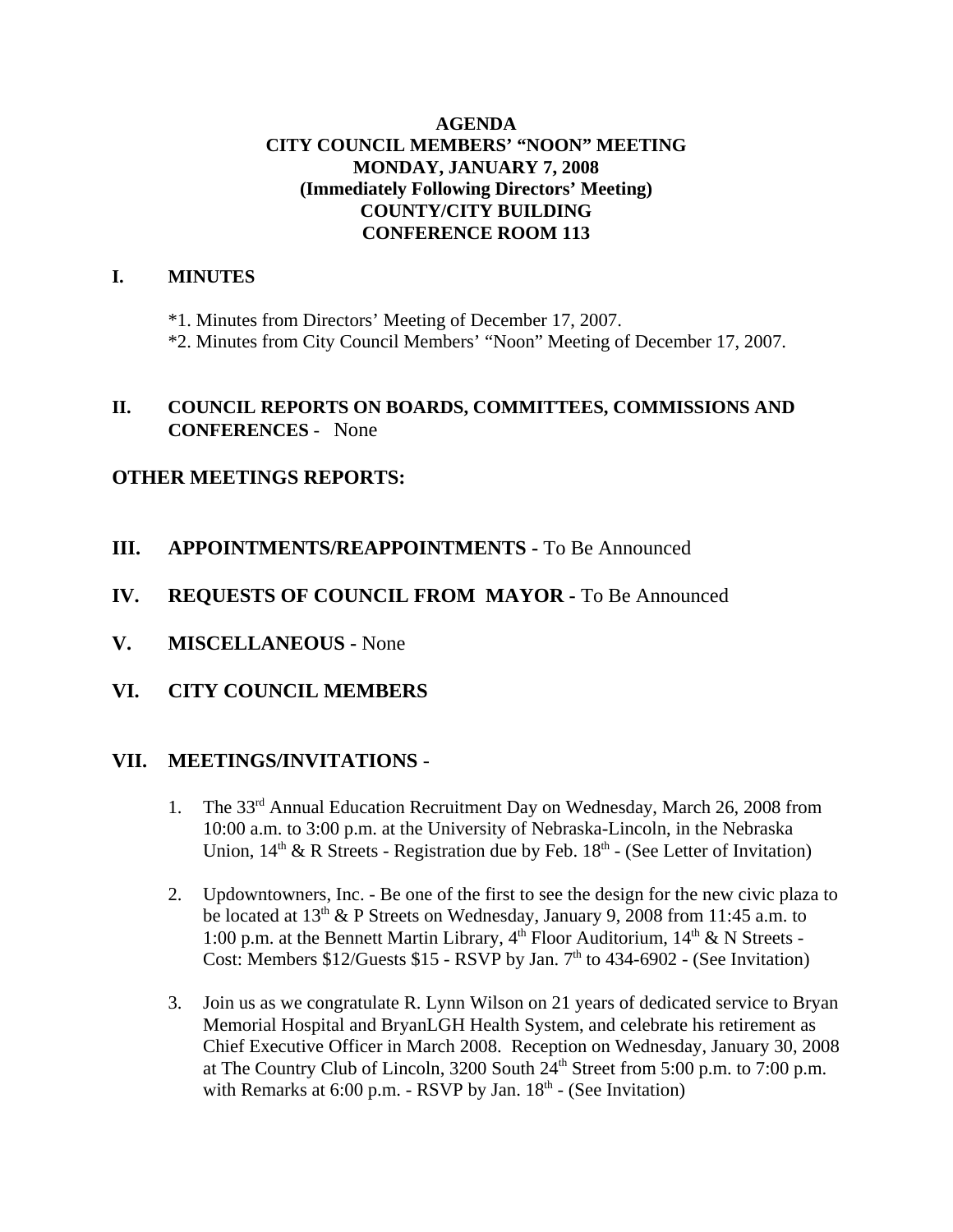- 4. Lincoln Chamber of Commerce invites you to attend the following Ribbon Cutting: Please RSVP to Kathy Hale at 436-2385 or E-Mail: -
	- A.) YWCA-Child Development Center, 1432 "N" Street on Thursday, January 24, 2008 at 10:00 a.m.
- 5. Lincoln Chamber of Commerce Annual Luncheon 2008 on Wednesday, February 6, 2008 at 11:30 a.m. at the Cornhusker Hotel in the Ballroom - RSVP by Jan.  $18<sup>th</sup>$  to Jaime Henning by email - (See E-Mail Invitation)

## **VIII. ADJOURNMENT**

## **\*HELD OVER FROM DECEMBER 24, 2007 \*\*HELD OVER FROM DECEMBER 31, 2007.**

ca010708/tjg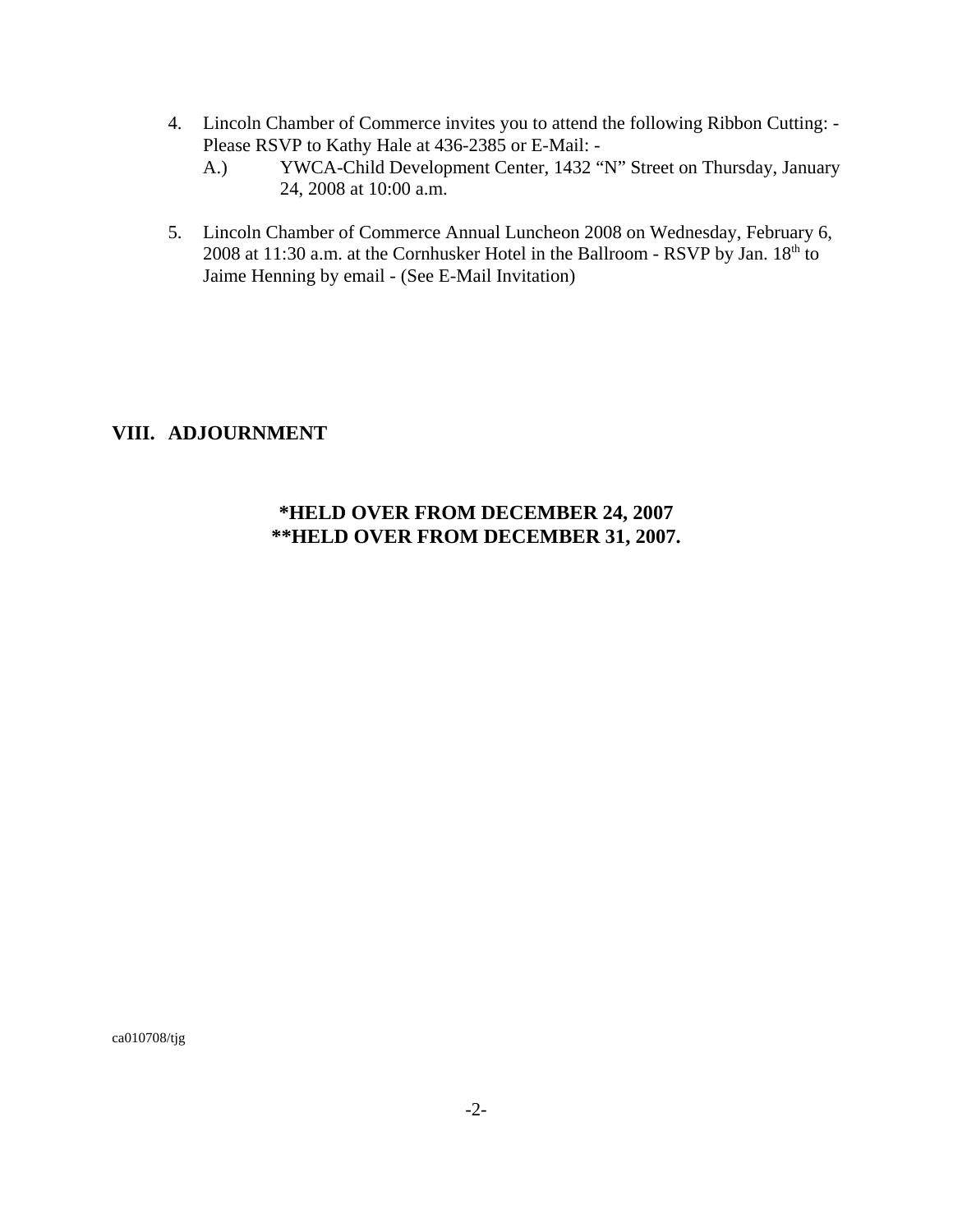## **MINUTES CITY COUNCIL MEMBERS' "NOON" MEETING MONDAY, JANUARY 7, 2008 COUNTY/CITY BUILDING CONFERENCE ROOM 113**

**Council Members Present:** Chair Dan Marvin; Vice-Chair Robin Eschliman; Jon Camp; Doug Emery; and Ken Svoboda.

#### **Council Members Absent:** Jonathan Cook and John Spatz

**Others Present:** Denise Pearce, Administrative Aide to the Mayor; Rick Hoppe, Administrative Aide to the Mayor; Trish Owen, Administrative Aide to the Mayor; Dana Roper, City Attorney; Dave Landis, Urban Development Director; Kyle Fisher, Lincoln Chamber of Commerce; Coby Mach, LIBA; Andre Mick, LIBA: Deena Winter, Lincoln Journal Star; Mary Meyer, Staff; and other interested parties.

The Nebraska Open Meetings Act posted on rear wall of Room 113.

Chairman Marvin called the meeting to order at 11:10 am.

### **I. MINUTES**

\*1. Minutes from Directors' Meeting of December 17, 2007.

\*2. Minutes from City Council Members' "Noon" Meeting of December 17, 2007. Marvin called for approval of above meeting minutes. With no discussion or corrections the minutes approved by acclamation.

## **II. COUNCIL REPORTS ON BOARDS, COMMITTEES, COMMISSIONS AND CONFERENCES** - None

## **OTHER MEETINGS REPORTS:**

#### **III. APPOINTMENTS/REAPPOINTMENTS - Denise Pearce (Attachment A)**

Pearce asked Council if there were questions regarding the attachment/list of the Boards and Commissions Update? Camp thought Patrick Beans was a new appointment on the LES Administrative Board. Pearce replied he is and will correct the typo.

Svoboda stated the Board of Health is working with the Department of Health doing Board strategic planning regarding more involvement of Board members as opposed to just showing up to a monthly meeting. The senior staff has been meeting with individual Board members over past weeks with one item evolving of trying, with appointments and reappointments, to find people truly committed and know in advance what is expected as Board of Health members. We now have a resignation of a Board member, which is one by State statute as it includes the State Department of Dentistry, and really don't have lot of control over this nomination.

Not quite sure when the Mayor's office talks to a potential nominee, or candidate, what is disclosed. If they don't have conversations with the Health Director, or someone currently on the Board, they may not know the level of involvement. We're trying to find people to fit into positions who truly have a commitment to the appointment.

Svoboda asked if with Board of Health members, and broader, if it wouldn't be prudent, whether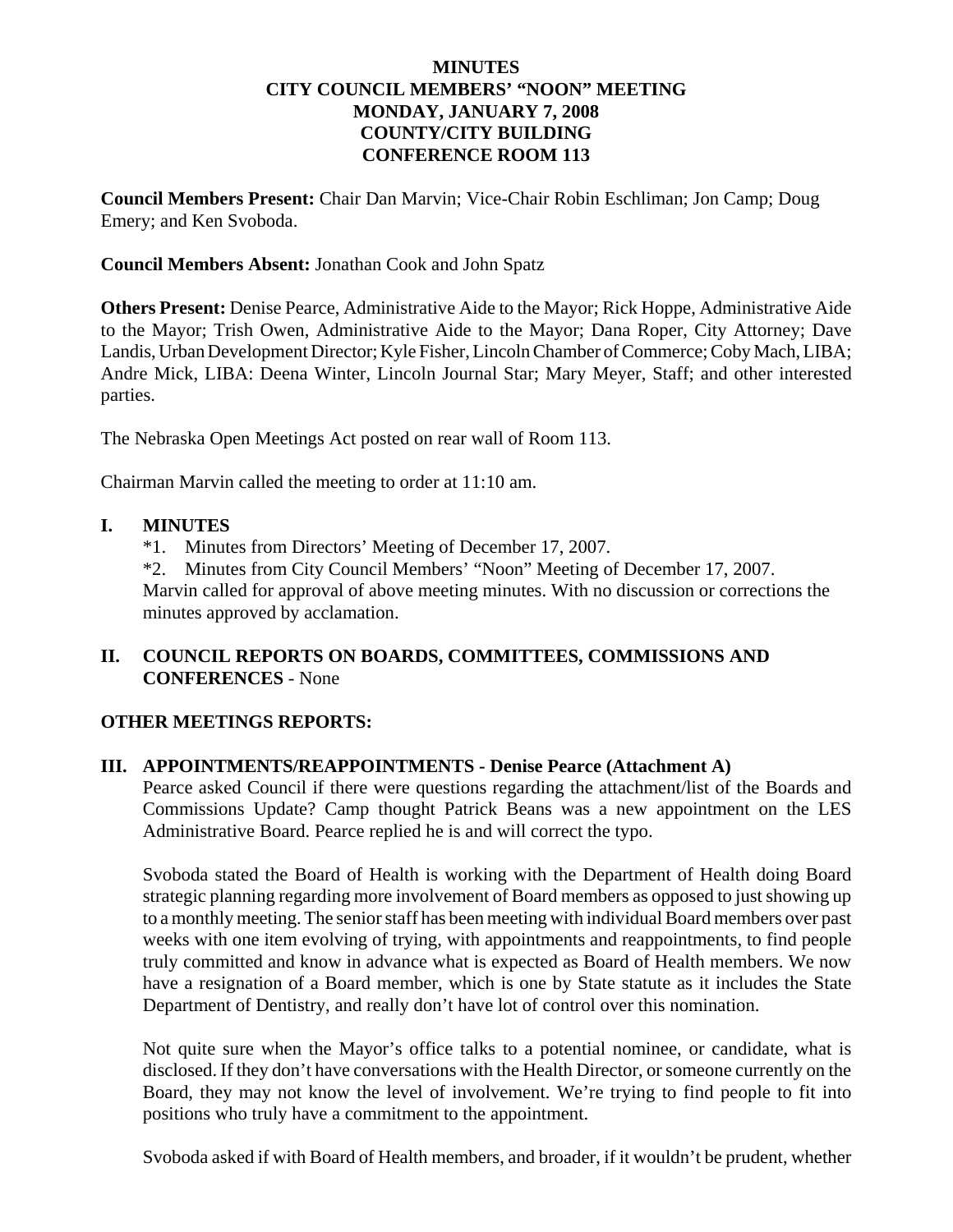through departments or the Mayor's office, and with help from Council, to develop a list of ten questions for potential nominees or candidates to an appointment or reappointment to answer? Then, we as Council members have a little more information then just a resume. Sometimes the application is all we receive, and don't know about the person, their likes or dislikes, how they feel they would fit into the structure of City government, their goals. Those types of questions.

Marvin asked if suggesting for all offices? Svoboda thought to start with appointments which would be workable, but eventually all appointments. If being appointed to the Air Pollution Advisory, probably don't need the complete ten questions, but it would give Council members an ability to assess who it is we're appointing, especially in some higher levels. The idea resulted from discussions Council had after the Planning Commission interviews this year which were very good, and wonder if instead of doing that type of interview if a little easier if we developed questions that nominees would answer. If they don't feel like answering the set of questions they probably won't be excellent appointments.

Pearce commented she tries, with major boards, to have the departments who are responsible for staffing the board communicate with the candidates, giving them a better idea of the time commitment is, the duties, and other types of obligations. Do not think there has been a Board of Health appointment. Svoboda added there have been only a couple of reappointments and this will be one of the first in administration.

Camp asked what information is available on the City's website, can constituents access the website and find the information? Pearce replied the website has very basic information on each board. Meeting times, dates, places, qualifications for membership, very basic. We are in the process of updating the information, as a lot is outdated, and there are boards, for example the Human Rights Commission, who have a separate website attached with board members listed. But the vast majority of boards don't have information available on line.

Camp asked if in the interim, while updating the site, is there a packet of boards and memberships which could be provided to Council?

## **IV. REQUESTS OF COUNCIL FROM MAYOR**

Hoppe stated there are no requests.

## **V. MISCELLANEOUS 08R-13; Haymarket Area Study**

Marvin stated he has two items: Regarding 08R-13, the money we're approving for the Haymarket area study, the allocation is \$1.2 million City dollars, \$1.65 million OF (Other Funding) funds and a question for Roper would be, if they were to come in under \$2.85 million, how we handle the split between OF (Other Funding) and City funds? The reason brought up is that the Mayor mentioned he thought they would come in under the \$2.85 million and if true want to know how we handle the expenditure if under? Landis stated there are two or three different principles and one may have been the percent of contribution.

Eschliman thought there was a reconciliation done at the end of each year with Public Works and if money is left from a road project, which we didn't spend, they transfer. Marvin agreed, but the \$1.65 million, the OF Fund, he thought a percent of contribution. The \$1.2 million is City funds and if we come in at \$2.5 million or \$2 million we would come in under and what does that come off of? Is it a percentage of allocation and each person gets the benefit of it coming under? Or,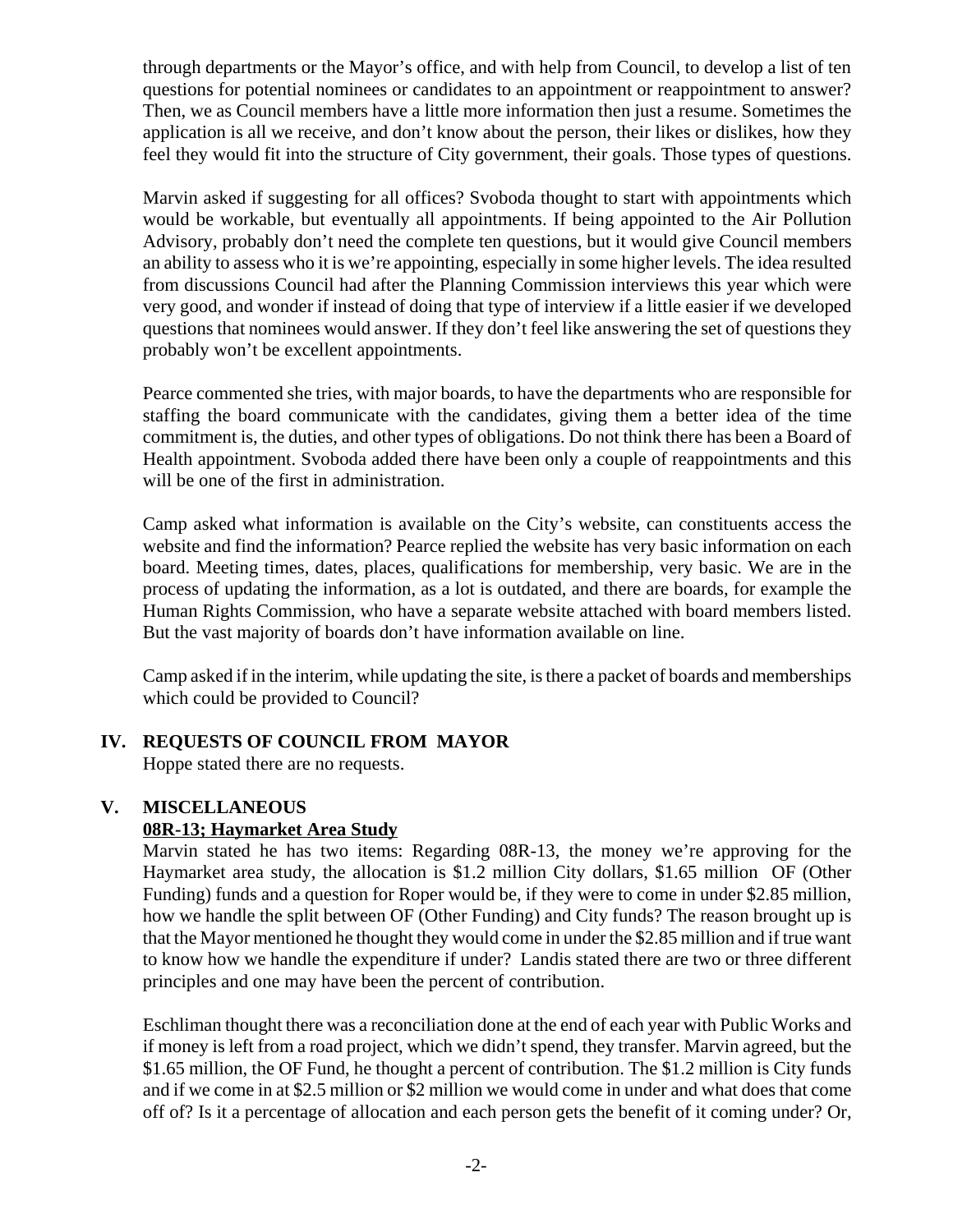does the City, or the OF Fund, get the benefit of any dollars? If not spelled out in the agreement, possibly we would give thought as to whether appropriate to deal with that contingency? Perhaps work on an amendment to deal with an allocation? Roper agreed.

Camp thought there was a breakdown on the resolution expenditure which will appear next week, a breakdown where the City is going to get funding, which we could have? The Mayor had a list, possibly clarification of where the funds are. Landis added there are two lists, and one is a relatively long list of potential money sources for the project itself. Camp reiterated he would like clarification on sources.

## **Audit Committee Nominees**

Marvin stated he made effort to contact the people who's names were thought of for the Audit Committee. If Council has names we should submit as this is the last week to do.

Camp asked Pearce if the Mayor has received applications and if there would be a good pool of candidates? Pearce replied the Mayor is still working on the list, but we have received four recommendations, and will send to Council members, plus the attachments received. For a mental note, regarding the on-line application, some are checking Auditorium Advisory Board, and to ignore.

## **VI. CITY COUNCIL MEMBERS**

No additional comments from Council members.

# **VII. MEETINGS/INVITATIONS**

See invitation list.

## **VIII. ADJOURNMENT**

Adjournment by acclamation at 11:20 a.m.

W:\FILES\CITYCOUN\WP\cm010708.wpd.mmm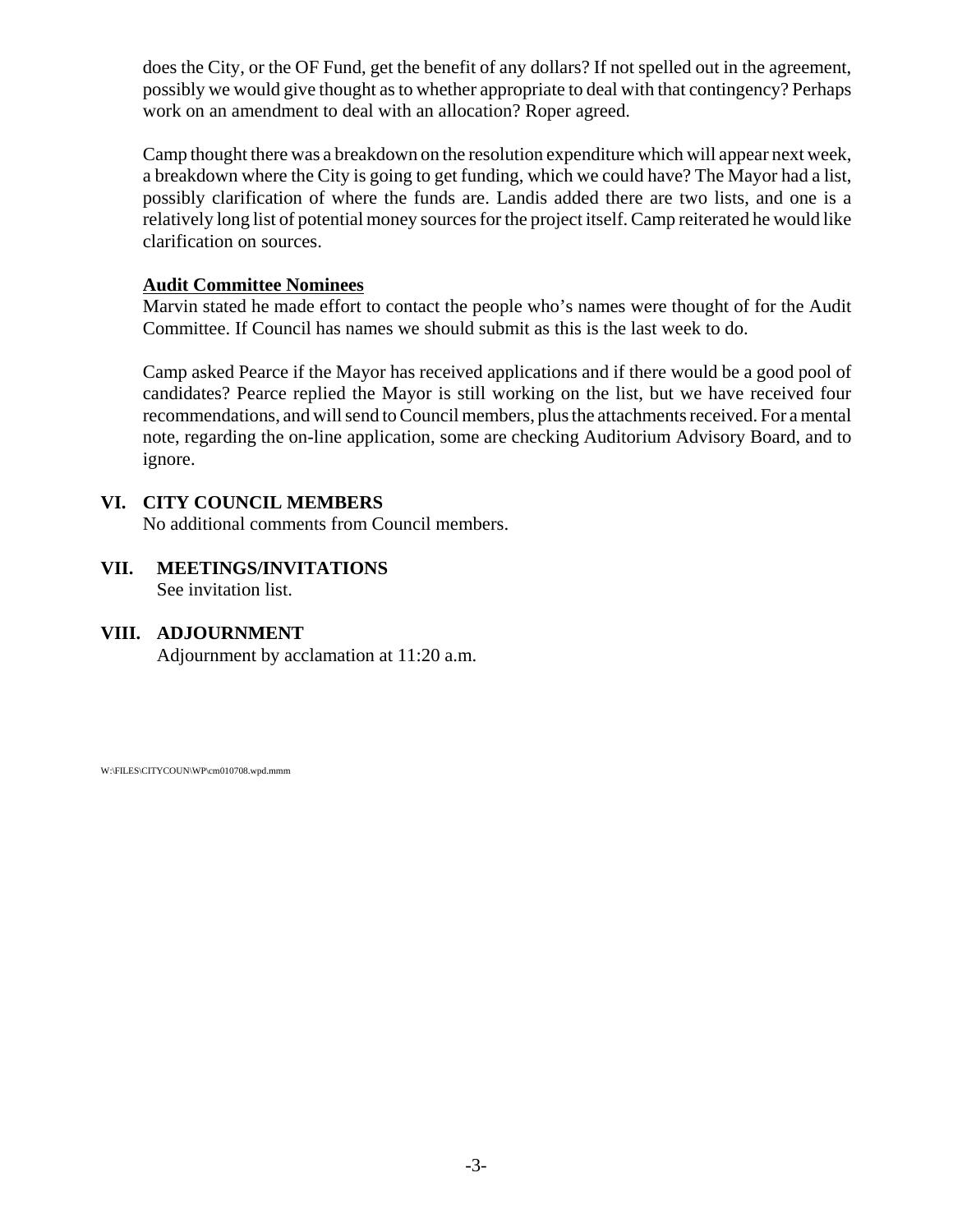| TO:   | <b>City Council</b>                       |
|-------|-------------------------------------------|
| FROM: | <b>Denise Pearce</b><br>Aide to the Mayor |
| DATE: | <b>January 7, 2008</b>                    |
| RE:   | <b>Boards and Commissions Update</b>      |

## **COUNCIL VOTE on January 14, 2008**

| Name             | Board/Commission                                 | Comments/Term Expiration   |
|------------------|--------------------------------------------------|----------------------------|
| Dawn Rockey      | LES Admin. Board                                 | Reappt./1.1.11             |
| Richard Evnen    | LES Admin. Board                                 | Reappt./1.1.11             |
| Patrick Beans    | LES Admin Board                                  | $R$ eappt./1.1.11<br>rew   |
| Doug Biggerstaff | <b>Examining Board of Plumbers</b>               | Reappt./9.4.10             |
| Doug Biggerstaff | Water Conditioning Board Of<br>Examiners         | Reappt./9.4.10             |
| Jim Elsener      | Citizen Police Advisory Bd.                      | New (vacant seat)/11.17.08 |
| Carl Eskridge    | Citizen Police Advisory Bd.                      | New/11.17.10               |
| Jeffrey Jenkins  | Air Pollution Advisory Bd.                       | Reappt./11.1.10            |
| Joseph Skopp     | Air Pollution Advisory Bd.                       | Reappt./11.1.10            |
| Joel Gajardo     | Mayor's Multicultural Adv. Comm. Reappt./9.18.10 |                            |
| Colette Mast     | Mayor's Multicultural Adv. Comm. Reappt./9.18.10 |                            |
|                  |                                                  |                            |

## **UPCOMING APPOINTMENTS**

| Name                | <b>Board Commission</b>                      | Comments/Term Expiration          |
|---------------------|----------------------------------------------|-----------------------------------|
| Dallas McGee        | Lincoln Housing Authority                    | <b>New</b>                        |
| Arthel (Gene) Crump | Human Rights Commission                      | New/12.31.10                      |
| Hazell Rodriguez    | Human Rights Commission                      | New/12.31.10                      |
| Olga Kanne          | Mayor's Multicultural Adv. Comm. New/9.18.10 |                                   |
| Dan Nolte           | Gov't Access & Info. Comm.                   | Reappt./until successor appointed |
| Maura Kelly Tolzin  | GAIC                                         | Reappt./until successor appointed |
| Michelle Zuhlke     | <b>GAIC</b>                                  | Reappt./until successor appointed |
| Diane Gonzolas      | <b>GAIC</b>                                  | Reappt./until successor appointed |
| Larry Anderson      | <b>GAIC</b>                                  | Reappt./1.1.2010                  |